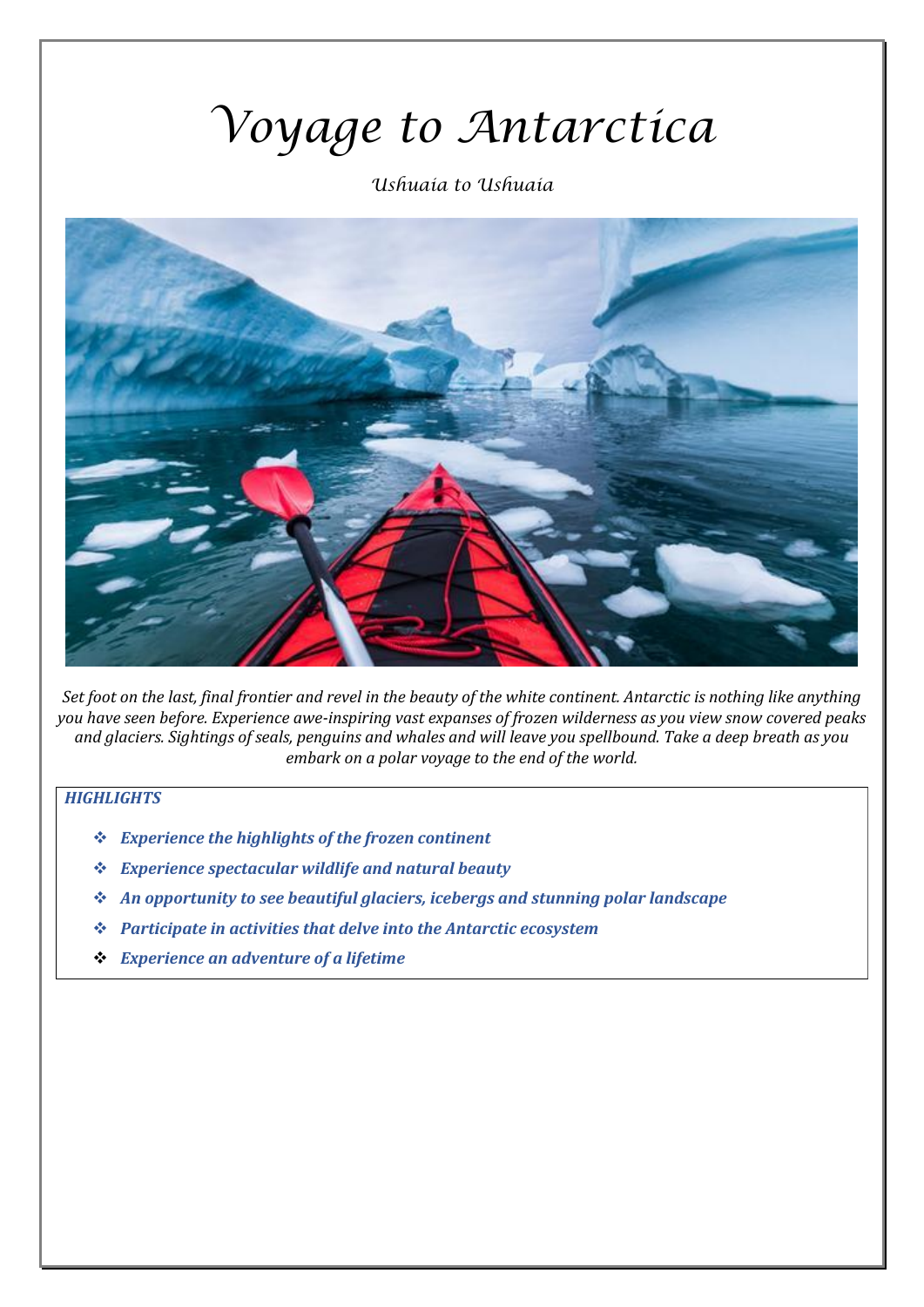# **Day 1 ARRIVE IN USHUAIA**



Arrive in Ushuaia, where your hotel is available for mid-afternoon check-in.

# **Day 2 USHUAIA (EMBARKATION)**



Wake up at the "End of the World," situated on the island of Tierra del Fuego. Once a secluded outpost and penal colony, Ushuaia is now a growing community thriving on timber, fishing, and tourism. Perhaps venture into Tierra del Fuego National Park to learn about its bountiful flora and fauna. With the Chilean Andes as the backdrop, the scenery is nothing short of spectacular. Later this afternoon, embark the Ocean Atlantic for a nine-night cruise bound for the South Shetland Islands and the Antarctic Peninsula. This evening, navigate the Beagle Channel as the expedition staff welcomes you on board with a welcome cocktail, dinner, and briefing. **■**Breakfast

**≜Dinner** 

# **Day 3 CRUISING: DRAKE PASSAGE**



During the next two days, cross the famed Drake Passage, a body of water that marks the intersection of the cold Antarctic with the warmer Atlantic and Pacific Oceans. Throughout the voyage, enjoy a multitude of lectures on the ecology of area and the wildlife found here from the expert team of Naturalists on board. As you sail closer to the South Pole, the excitement builds as Antarctic wildlife comes into view. Weather permitting, catch the first sight of seals, whales, and penguins and make your first zodiac cruise and landing! The area is also well-known for its abundance of birds.

**Breakfast**  $X$ Lunch **■Dinner daily**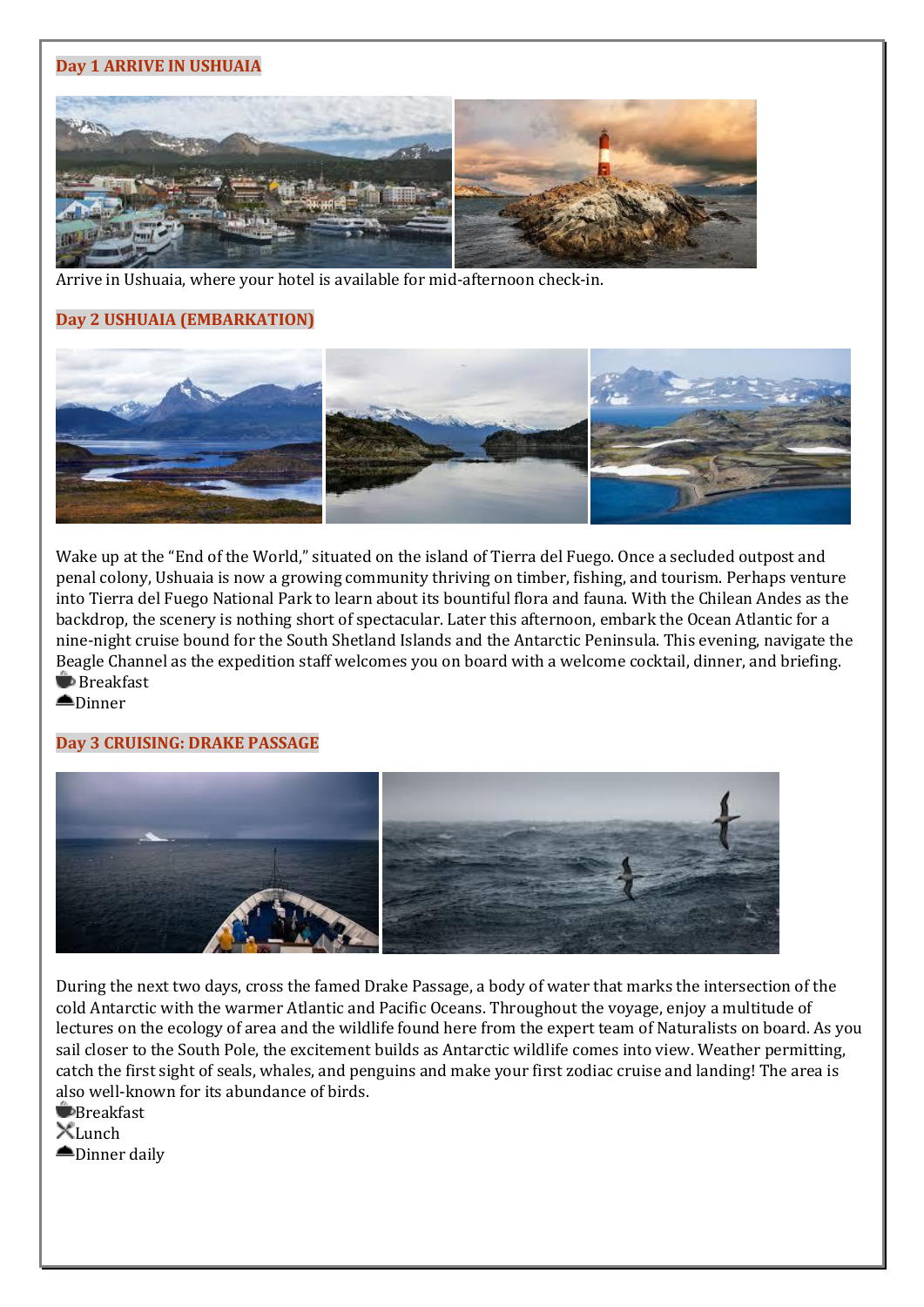#### Day 4 **CRUISING: DRAKE PASSAGE**

During the next two days, cross the famed Drake Passage, a body of water that marks the intersection of the cold Antarctic with the warmer Atlantic and Pacific Oceans. Throughout the voyage, enjoy a multitude of lectures on the ecology of area and the wildlife found here from the expert team of Naturalists on board. As you sail closer to the South Pole, the excitement builds as Antarctic wildlife comes into view. Weather permitting, catch the first sight of seals, whales, and penguins and make your first zodiac cruise and landing! The area is also well-known for its abundance of birds.

**Breakfast**  $X$ Lunch **■Dinner daily** 

## **Day 5 CRUISING: SOUTH SHETLAND ISLANDS**



Over the next two days, explore the sub-Antarctic islands of the South Shetland chain and be marveled by the captivating landscapes that you will encounter along the way. Weather permitting, the projected landfalls and zodiac cruises include: King George Island where the majority of research stations are located; Deception Island, an extinct volcano with waters warm enough for a polar swim; and Half Moon Island with nesting Wilson's storm petrels and chinstrap penguins. Other wildlife sighting here include elephant, Weddell, and leopard seals, and Adelie and Gentoo penguins. Please note: The itinerary and activities over the next few days depend on weather and ice conditions. All outings and landings rely on weather, sea, and ice conditions being favourable both for the ship to access the sites, as well as for the zodiacs and kayaks to manoeuvre under adequate conditions, ensuring the safety of all passengers and staff.

**B**reakfast

 $X$ Lunch

**■Dinner daily**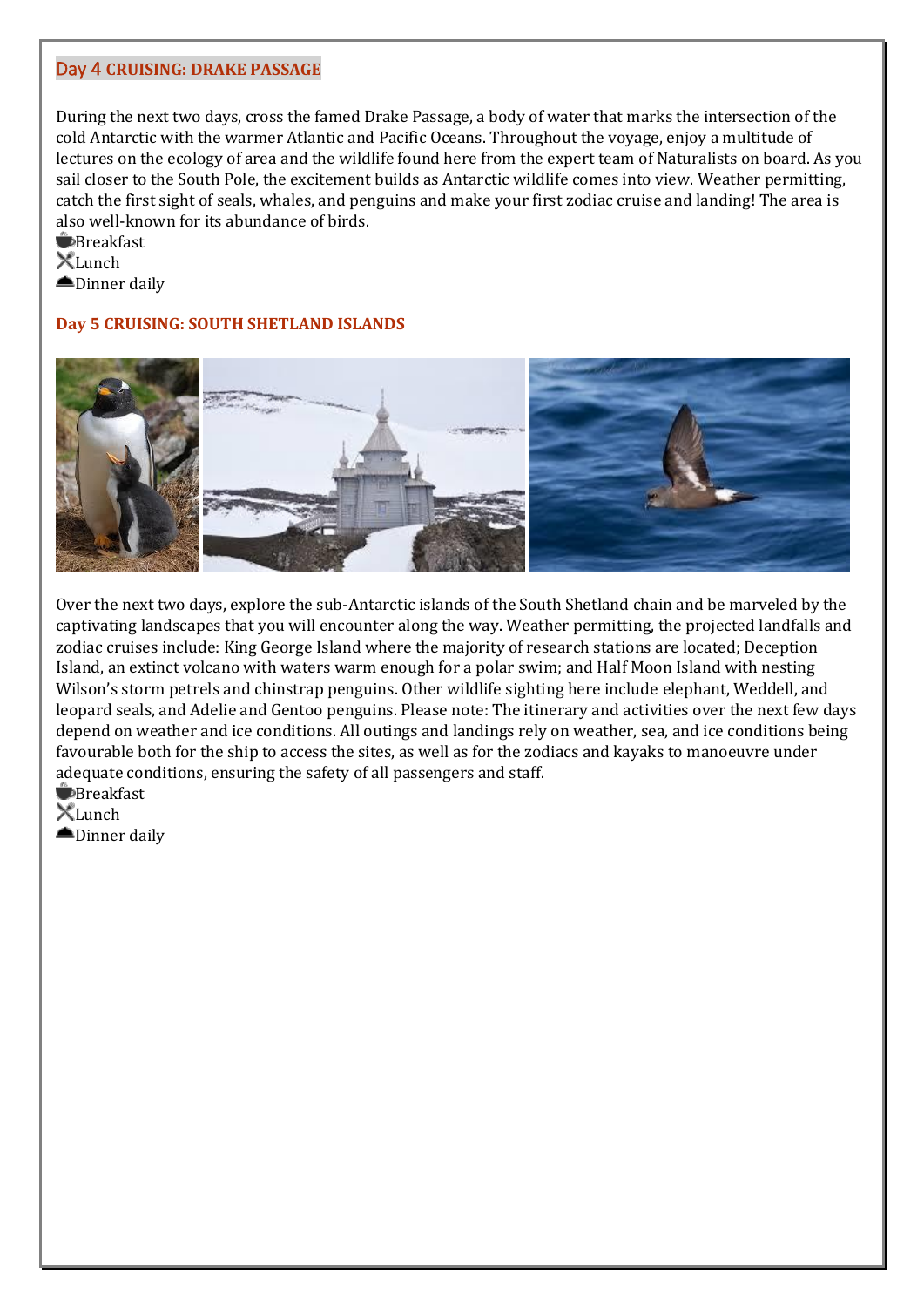#### **Day 6 CRUISING: SOUTH SHETLAND ISLANDS**



Over the next two days, explore the sub-Antarctic islands of the South Shetland chain and be marveled by the captivating landscapes that you will encounter along the way. Weather permitting, the projected landfalls and zodiac cruises include: King George Island where the majority of research stations are located; Deception Island, an extinct volcano with waters warm enough for a polar swim; and Half Moon Island with nesting Wilson's storm petrels and chinstrap penguins. Other wildlife sighting here include elephant, Weddell, and leopard seals, and Adelie and Gentoo penguins. Please note: The itinerary and activities over the next few days depend on weather and ice conditions. All outings and landings rely on weather, sea, and ice conditions being favorable both for the ship to access the sites, as well as for the zodiacs and kayaks to maneuver under adequate conditions, ensuring the safety of all passengers and staff.

**B**reakfast  $X$ Lunch

**■Dinner daily** 

## Day 7 **CRUISING: ANTARCTIC PENINSULA**



As the white shimmer of Antarctica looms on our horizon, the presence of wildlife multiplies by tens of thousands with many species of lively penguins, inquisitive seals, nesting birds, and the spray of marine mammals. Wildlife abounds along the Antarctic Peninsula: leopard, fur, and Weddell seals of Cuverville Island; humpback whales of Gerlache Strait; Paradise Bay; the dramatic Lemaire Channel's orcas and much more. The cruise will make as many landfalls and zodiac cruises as weather permits in this region. There will also be an opportunity for the most brave to take the polar plunge into the ice-cold Antarctic waters!

**Breakfast**  $X$ Lunch

**■Dinner daily**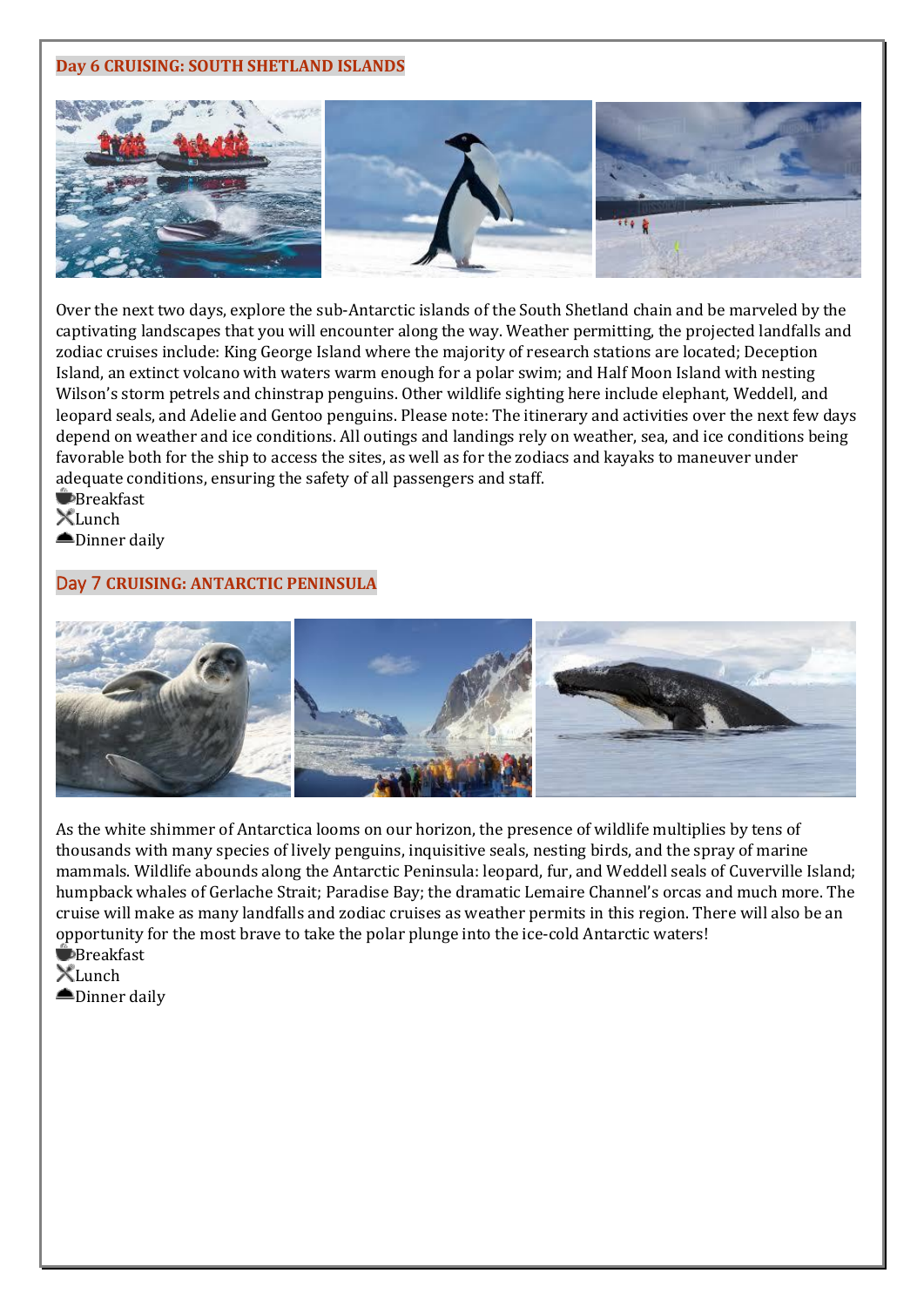## Day 8 **CRUISING: ANTARCTIC PENINSULA**

As the white shimmer of Antarctica looms on our horizon, the presence of wildlife multiplies by tens of thousands with many species of lively penguins, inquisitive seals, nesting birds, and the spray of marine mammals. Wildlife abounds along the Antarctic Peninsula: leopard, fur, and Weddell seals of Cuverville Island; humpback whales of Gerlache Strait; Paradise Bay; the dramatic Lemaire Channel's orcas and much more. The cruise will make as many landfalls and zodiac cruises as weather permits in this region. There will also be an opportunity for the most brave to take the polar plunge into the ice-cold Antarctic waters! **Breakfast** 

 $X$ Lunch **■Dinner daily** 

## Day 9 **CRUISING: DRAKE PASSAGE**

Depart Antarctica and spend two days at sea on your way back to the calms of Beagle Channel and Ushuaia. Enroute, cross Drake Passage and cruise past Cape Horn, a legendary maritime landmark and the southern tip of South America.

**Breakfast**  $X$ Lunch **■Dinner daily** 

## Day 10 **CRUISING: DRAKE PASSAGE**

Depart Antarctica and spend two days at sea on your way back to the calms of Beagle Channel and Ushuaia. Enroute, cross Drake Passage and cruise past Cape Horn, a legendary maritime landmark and the southern tip of South America.

**E**Breakfast XLunch

**■Dinner daily** 

#### Day 11 **USHUAIA (DISEMBARKATION)**

Arrive back in Ushuaia this morning and disembark the ship. Please schedule flights after 10am. **Breakfast** 

\*\*\* Return home with wonderful memories \*\*\*

**Price per person on a twin-sharing basis: from US\$ 6499**

#### **Dates**

- ➢ **28th October to 7th November 2020**
- ➢ **3rd December to 13th December 2020**
- $\geq 11$ <sup>th</sup> January to 21<sup>st</sup> January 2020

#### **Price includes**

- 10 nights' accommodation as per the itinerary
- Local Host In Ushuaia; team of Naturalists onboard Antarctica cruise
- Transportation in a private vehicle for the entire duration of the trip
- Daily Breakfast
- 8 lunches; 9 three-course dinners
- Sightseeing with a Local Guide, inside visits, and special features
- Destination Guide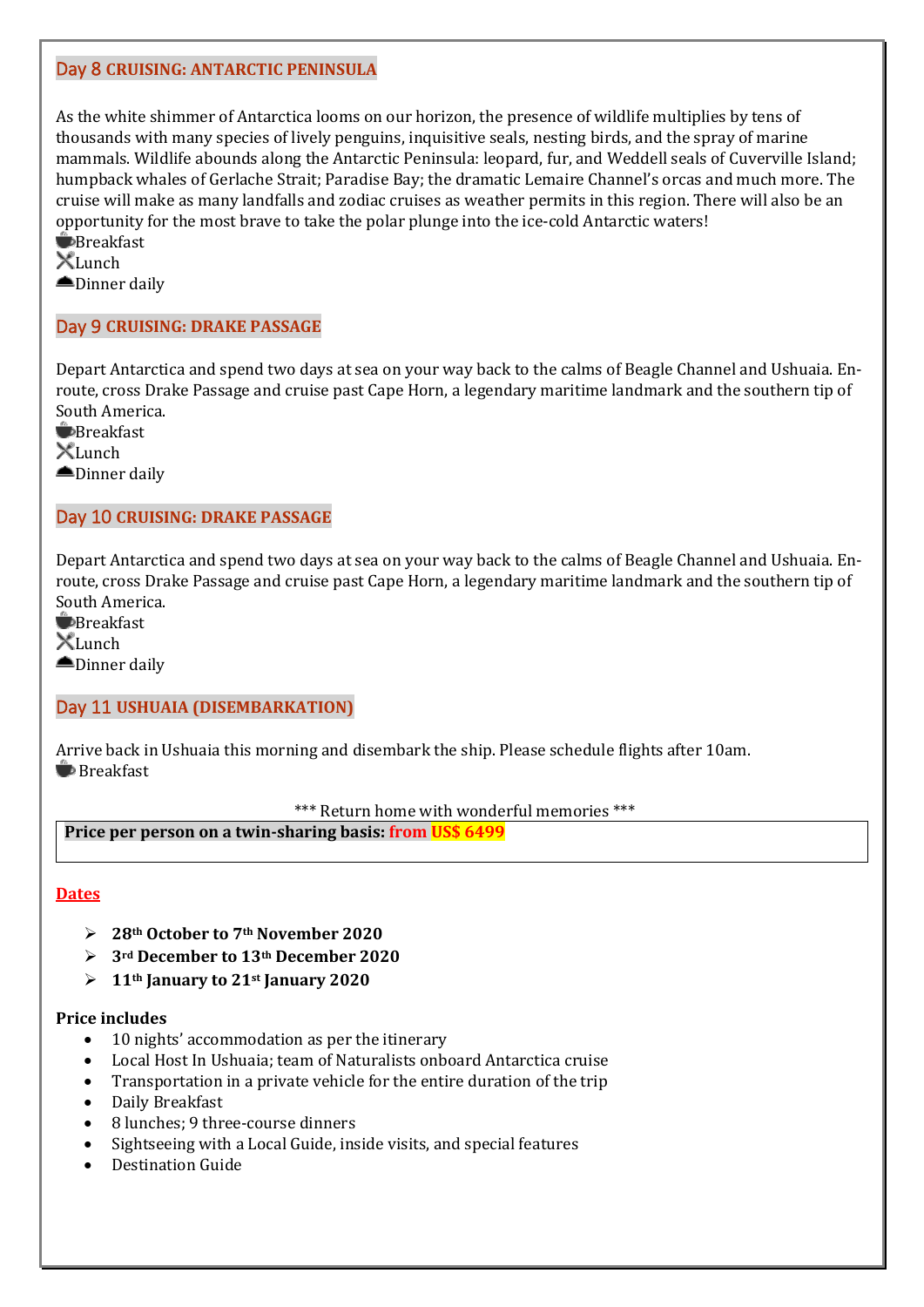#### **Price excludes**

- Air ticket for travel to and from Ushuaia
- Visa and Overseas Medical Insurance policy
- Meals and sightseeing not mentioned
- Tips
- Items of a personal nature
- **GST at 5%**
- Anything not specifically mentioned under "Price includes"

#### **Notes:**

- $\triangleright$  Standard check in at hotels is at 1400 hours onwards. Where necessary we will request an early check-in however, this is not guaranteed. The same applies to check out, which is at 12h00.
- ➢ Rates subject to change without prior notice due to circumstances beyond our control e.g. fuel increases, rate of exchange fluctuations.
- $\triangleright$  Please note that your passport should be valid for more than 6 months beyond the date of travel and that you must have at least 2 blank pages on your passport.
- ➢ Please contact us if you would like to book pre-tour or post-tour accommodation
- $\triangleright$  ROE calculated at 1 USD = Rs. 70.61. Any fluctuations at the time of payment will alter the cost

# **Map**



#### **Terms & Conditions BOOKINGS AND PAYMENTS**

- 1. A deposit of Rs 30,000 per person will be at the time of booking. If paying by cheque, please make the cheque payable to Odyssey Tours & Travels.
- 2. At the time of making the booking, please send a copy of the first page of your passport
- 3. Balance payment is to be made 75 days prior to the tour.
- 4. All rates are subject to a revision if there is a fluctuation in the currency rates.
- 5. Payment of the booking deposit constitutes acceptance of our terms and conditions.

# **CANCELLATION & REFUNDS**

- 1. Should you wish to cancel any part or all of a confirmed booking / reservation all such cancellations must be advised in writing . Given below is the cancellation policy.
- 2. All Cancellations are as per the terms set by the Globus Family of Brands
- 3. Refunds due can take up to 5 weeks to process.